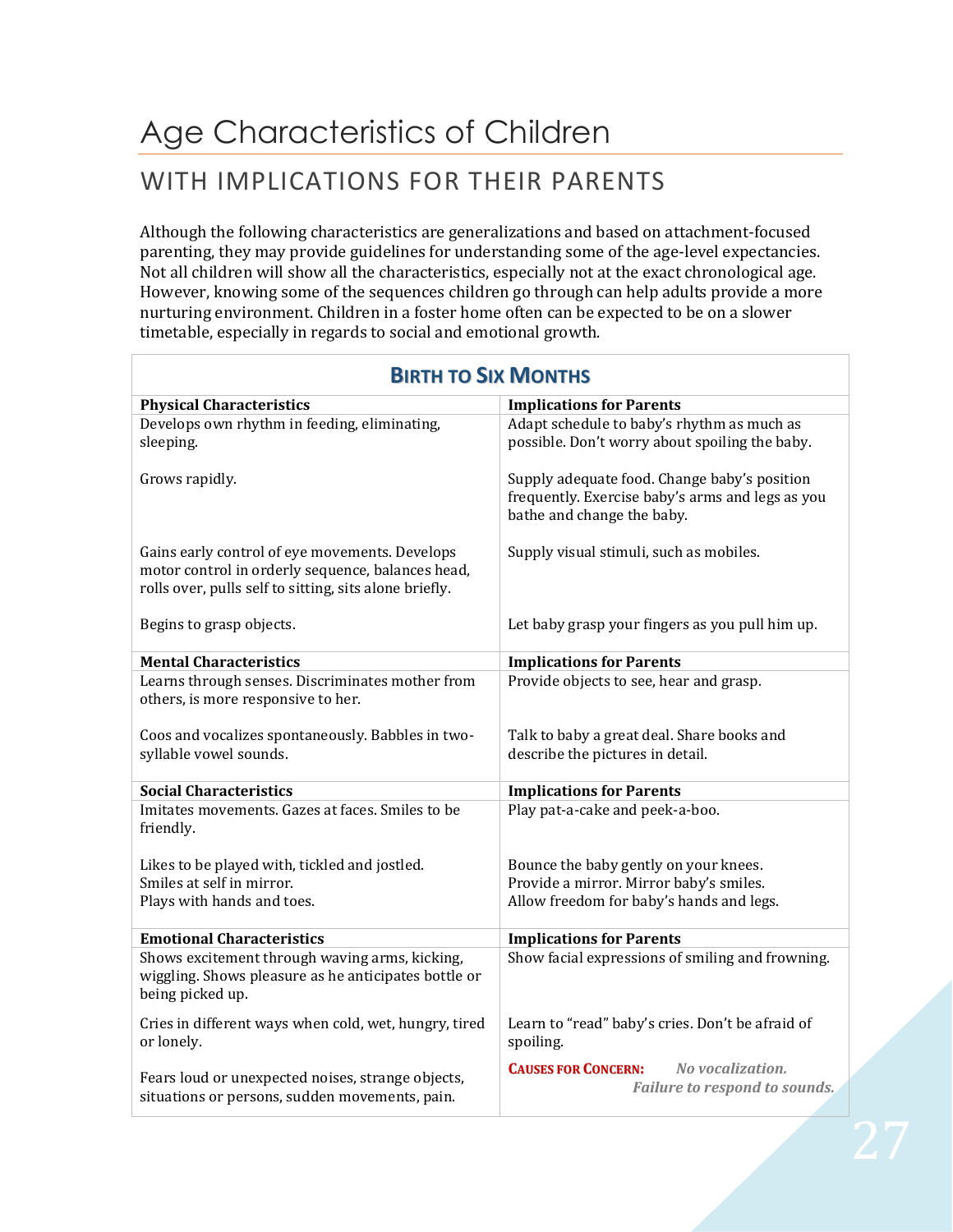| <b>SIX MONTHS TO ONE YEAR</b>                        |                                                                |
|------------------------------------------------------|----------------------------------------------------------------|
| <b>Physical Characteristics</b>                      | <b>Implications for Parents</b>                                |
| <b>Large Muscle:</b>                                 | Be sure dangerous objects are out of reach. Provide            |
| 8 months on - crawls                                 | experiences that involve arm and leg exercises.                |
| 9 months on - may begin to walk                      | Baby-proof home.                                               |
| <b>Small Muscle:</b>                                 |                                                                |
| Learns to let go with hands.                         | Play with child "dropping things" game - this helps            |
|                                                      | him understand his world.                                      |
| Puts everything into his mouth.                      | Provide him with safe foods he can eat with his                |
|                                                      | hands and with other activities involving exercise             |
|                                                      | of fingers.                                                    |
| Begins to have teeth come in.                        | Child may be cranky and will need special patience             |
|                                                      | and things to chew on.                                         |
| Cannot control bowels or urination.                  | Do not try to potty train.                                     |
| <b>Mental Characteristics</b>                        | <b>Implications for Parents</b>                                |
| Learns through senses - especially by mouth.         | Provide objects to see, hear and grasp.                        |
| Likes to put things in and take things out.          |                                                                |
|                                                      |                                                                |
| Likes to do things over and over.                    | Talk to baby a great deal. Share books and describe            |
|                                                      | the pictures in detail.                                        |
| Language:                                            |                                                                |
| Begins to understand such familiar words as "eat,"   | Say the names of objects as the child sees or uses             |
| "Mama," "bye-bye," "doggie".                         | them.                                                          |
| May not speak until age one or later.                | Continue to look at very simple picture books with             |
| Likes to hear you name objects.                      | the child.                                                     |
| <b>Social Characteristics</b>                        | <b>Implications for Parents</b>                                |
| <b>With Adults:</b>                                  |                                                                |
| Finds mother or mother substitute extremely          | One person should be in charge of most of child's              |
| important.                                           | care.                                                          |
| Will "talk" to you using babbling sounds.            | Talk to baby.                                                  |
| Will start to imitate.                               | Do the things you want the child to do.                        |
| Uses eating as a major source of social interaction. |                                                                |
| <b>With Peers:</b>                                   |                                                                |
| Will not play with other infants - will poke, pull,  | It's too early to expect her to play with others, but          |
| push, etc. instead.                                  | infants enjoy seeing other babies nearby.                      |
| <b>Emotional Characteristics</b>                     |                                                                |
|                                                      |                                                                |
|                                                      | <b>Implications for Parents</b>                                |
| Needs:                                               | A special person should provide physical comfort               |
| To be held and cuddled with warmth and love.         | and meet his needs of hunger, cleanliness, warmth,             |
| To feel sure that someone will take care of him.     | holding, sensory stimulation, and interaction. Don't           |
|                                                      | be afraid of spoiling him.                                     |
| <b>Personality Traits:</b>                           |                                                                |
| Becomes unhappy when mother leaves him.              | If mother must leave, a special person should<br>provide care. |
|                                                      |                                                                |
| Draws away from strangers.                           | Proceed slowly in introducing the child to new<br>people.      |
| Same fears as before.                                | <b>CAUSES FOR CONCERN:</b>                                     |
|                                                      |                                                                |
|                                                      | Failure to respond to you.<br>Too much crying or "fretting".   |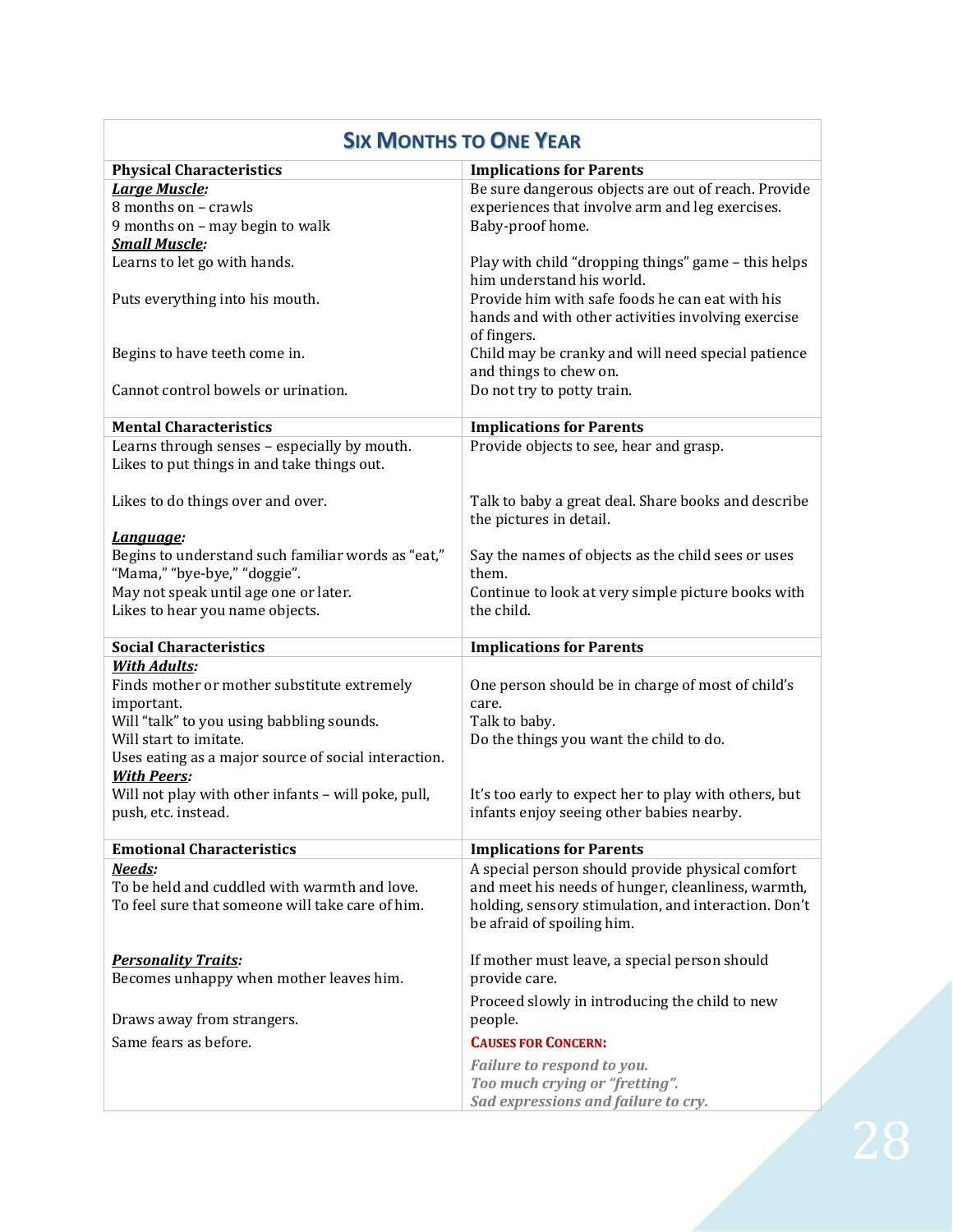| <b>ONE TO TWO YEARS</b>                                                         |                                                       |
|---------------------------------------------------------------------------------|-------------------------------------------------------|
| <b>Physical Characteristics</b>                                                 | <b>Implications for Parents</b>                       |
| Large Muscle:                                                                   |                                                       |
| Begins to walk, creep up and down stairs, climb on                              | Provide large, safe place for exercising arms and     |
| furniture, etc.                                                                 | legs.                                                 |
| Enjoys pushing and pulling toys.                                                | Push and pull toys help him balance in walking.       |
| <b>Small Muscle:</b>                                                            |                                                       |
| Begins to feed himself with a spoon and can hold a                              | She'll be messy, but allow the child to feed herself  |
| cup.                                                                            | sometimes. Fix food she can eat easily.               |
| Can stack two or three blocks.                                                  | Provide toys or games she can take apart, stack,      |
| Likes to take things apart.                                                     | squeeze, pull, etc.                                   |
| Likes to put in and take out things.                                            |                                                       |
| Takes off pull-on clothing.                                                     |                                                       |
| Cannot control bowels or urination.                                             | Do not try to potty train.                            |
| <b>Mental Characteristics</b>                                                   | <b>Implications for Parents</b>                       |
| Learns through senses.                                                          | Have toys or play games which make sounds, have       |
| Is curious - likes to explore - pokes fingers in                                | different "feels," involve color and shape, etc.      |
| holes.                                                                          | Be sure area is safe - allow child to explore.        |
| Language:                                                                       |                                                       |
| Can say the name of some common objects.                                        | Talk to child often. Say the names of objects he sees |
| Uses one-word sentences - "No." "Go." "Down."                                   | or uses. Talk about activities as you bathe and       |
| Can point to common body parts and familiar                                     | dress him.                                            |
| objects.                                                                        | Teach names of body parts.                            |
| Understands simple directions, e.g. "Get your coat."                            |                                                       |
| <b>Social Characteristics</b>                                                   | <b>Implications for Parents</b>                       |
| <b>With Adults:</b>                                                             |                                                       |
| Still finds mother or mother substitute very                                    | A special person should provide most of the care.     |
| important.                                                                      |                                                       |
| Enjoys interactions with familiar adults.                                       | Be sure you do the things you want the child to do.   |
| Imitates - will copy your behavior.                                             |                                                       |
| Demanding, assertive, independent.<br>Waves bye-bye.                            |                                                       |
| <b>With Peers:</b>                                                              |                                                       |
| Plays by herself but does not play well with others                             | Although she likes to observe other children, she     |
| her age.                                                                        | may want an adult close by.                           |
| Possessive of own things.                                                       | Don't expect the child to share.                      |
|                                                                                 |                                                       |
| <b>Emotional Characteristics</b>                                                | <b>Implications for Parents</b>                       |
| Needs:                                                                          | A special, caring adult should look after the child.  |
| The love, warmth, and attention of a special adult.                             |                                                       |
| To develop trust - the feeling that someone will                                |                                                       |
| take good care of him.                                                          |                                                       |
| <b>Personality Traits:</b>                                                      | Ignore thumb sucking. Calling attention can only      |
| Often reaches peak of thumb sucking at 15 months.<br>May throw temper tantrums. | make it worse.                                        |
| General emotion is "happy".                                                     | Do not give in to his demands, but do not punish      |
| Anger chiefly aroused by interference with physical                             | child - he is expressing himself the only way he      |
| activity.                                                                       | knows how.                                            |
| Cries because she can't put wishes into words.                                  | Be sure you aren't demanding too much.                |
| <b>Moral Characteristics</b>                                                    | <b>Implications for Parents</b>                       |
| Conscious of adult approval and disapproval.                                    |                                                       |
|                                                                                 |                                                       |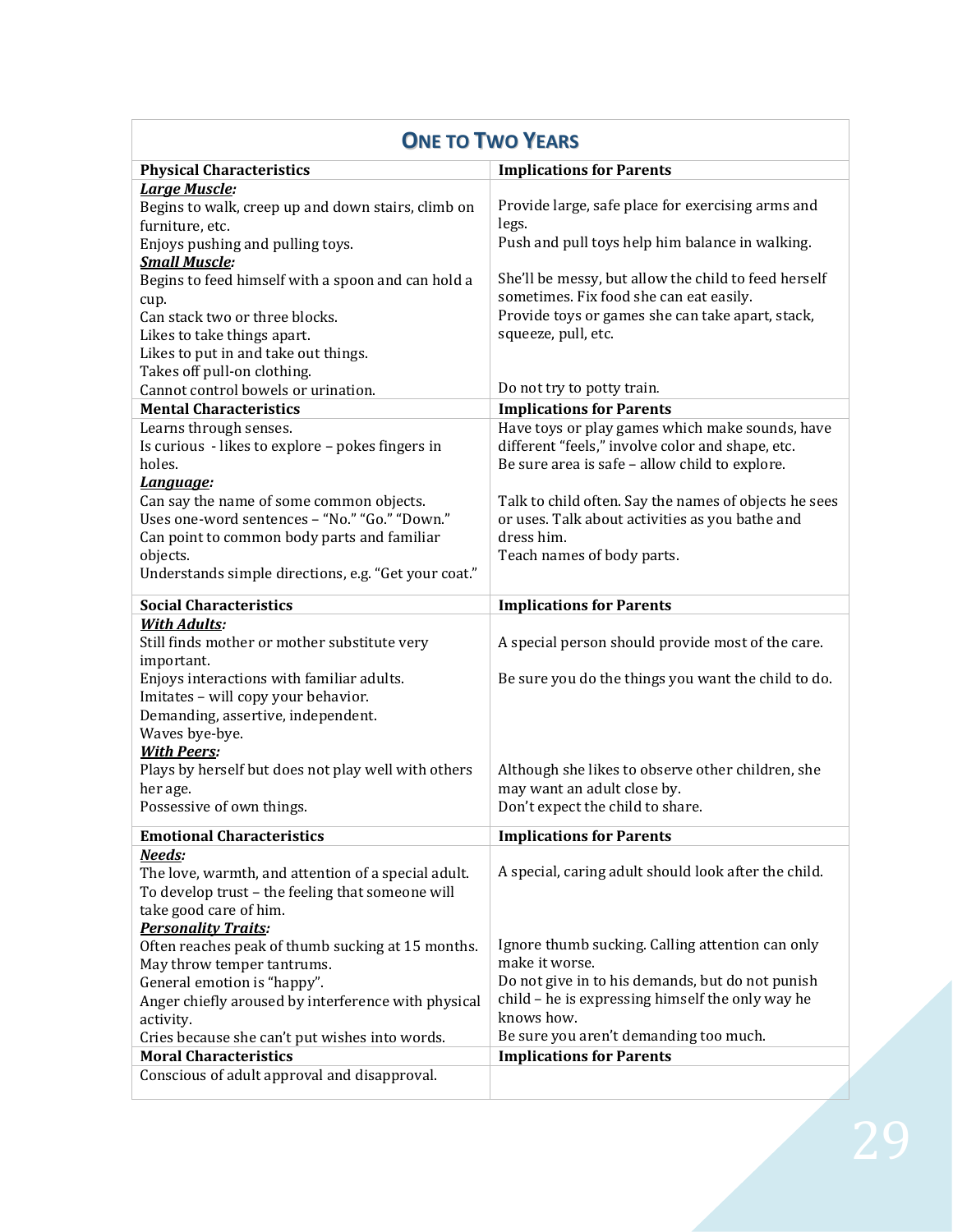| <b>TWO TO THREE YEARS</b>                                                                                                                                                                                                                              |                                                                                                                                                                                                                                                     |  |
|--------------------------------------------------------------------------------------------------------------------------------------------------------------------------------------------------------------------------------------------------------|-----------------------------------------------------------------------------------------------------------------------------------------------------------------------------------------------------------------------------------------------------|--|
| <b>Physical Characteristics</b>                                                                                                                                                                                                                        | <b>Implications for Parents</b>                                                                                                                                                                                                                     |  |
| <b>Large Muscle:</b><br>Runs, kicks, climbs, throws a ball, jumps, pulls,<br>pushes<br>Enjoys rough-and-tumble play.<br><b>Small Muscle:</b>                                                                                                           | Provide lots of room and many experiences in<br>which the child can use arms and legs.                                                                                                                                                              |  |
| Can turn some doorknobs. Scribbles. Eats easily<br>with a spoon. Helps dress and undress self. Can<br>build a tower of six or seven blocks.<br>Can begin to control bowels - bladder control<br>comes slightly later.<br><b>Mental Characteristics</b> | Provide activities that use fingers - clay, finger<br>paint, pick-up-objects, stacking objects, large<br>crayons for scribbling.<br>Gradually start toilet training - consult authority if<br>unsure of methods.<br><b>Implications for Parents</b> |  |
| Continues to learn through senses.                                                                                                                                                                                                                     | Provide sensory experiences.                                                                                                                                                                                                                        |  |
| Still is very curious.<br>Has short attention span.                                                                                                                                                                                                    | Allow child to explore - have as few "no-no's" as<br>possible.<br>Don't make him do one thing for more than a few                                                                                                                                   |  |
| Language:                                                                                                                                                                                                                                              | minutes.                                                                                                                                                                                                                                            |  |
| Uses three to four word sentences.                                                                                                                                                                                                                     | Talk often with the child. Explain things simply.                                                                                                                                                                                                   |  |
| Begins to enjoy simple songs and rhymes.                                                                                                                                                                                                               | Songs need to have repetition, be low key and have<br>short range. Read to the child daily.                                                                                                                                                         |  |
| <b>Social Characteristics</b>                                                                                                                                                                                                                          | <b>Implications for Parents</b>                                                                                                                                                                                                                     |  |
| <b>With Adults:</b><br>Considers mother still very important.<br>Does not like strangers.<br>Imitates.<br>Dawdles.<br>Helpful with adults.<br><b>With Peers:</b>                                                                                       | Allow her time to do things for herself and explore.                                                                                                                                                                                                |  |
| Enjoys playing by herself.<br>Enjoys having other children near but does not<br>play with them much.                                                                                                                                                   | Provide the child chances for uninterrupted play.<br>Don't force children to play together.                                                                                                                                                         |  |
| Punches, kicks, bites and pushes when angry -<br>usually caused by interference with physical<br>activity or her possessions.                                                                                                                          | Don't allow children to hurt each other.                                                                                                                                                                                                            |  |
| <b>Emotional Characteristics</b>                                                                                                                                                                                                                       | <b>Implications for Parents</b>                                                                                                                                                                                                                     |  |
| Needs:<br>Begins to develop a sense of self.<br>Needs to do some things for himself, enjoys praise.<br><b>Personality Traits:</b><br>Tests his powers - says "no!" often. Shows lots of<br>emotion - laughs, squeals, throws temper                    | Provide simple experiences in which the child can<br>successfully do things for himself. Praise him often.<br>Be firm in following through with your<br>instructions, but do not punish the child for                                               |  |
| tantrums, cries violently, etc.                                                                                                                                                                                                                        | expressing his feelings and independence.                                                                                                                                                                                                           |  |
| Fears:                                                                                                                                                                                                                                                 |                                                                                                                                                                                                                                                     |  |
| Loud noises, sudden movements, high places, large<br>animals, mother's departure.                                                                                                                                                                      | Avoid sudden situations involving these fears. Do<br>not force the child or ridicule him.                                                                                                                                                           |  |
| <b>Moral Characteristics</b>                                                                                                                                                                                                                           | <b>Implications for Parents</b>                                                                                                                                                                                                                     |  |
| Child usually appears self-reliant and wants to be<br>good, but is not yet mature enough to be able to<br>carry out most of his promises.                                                                                                              |                                                                                                                                                                                                                                                     |  |
|                                                                                                                                                                                                                                                        |                                                                                                                                                                                                                                                     |  |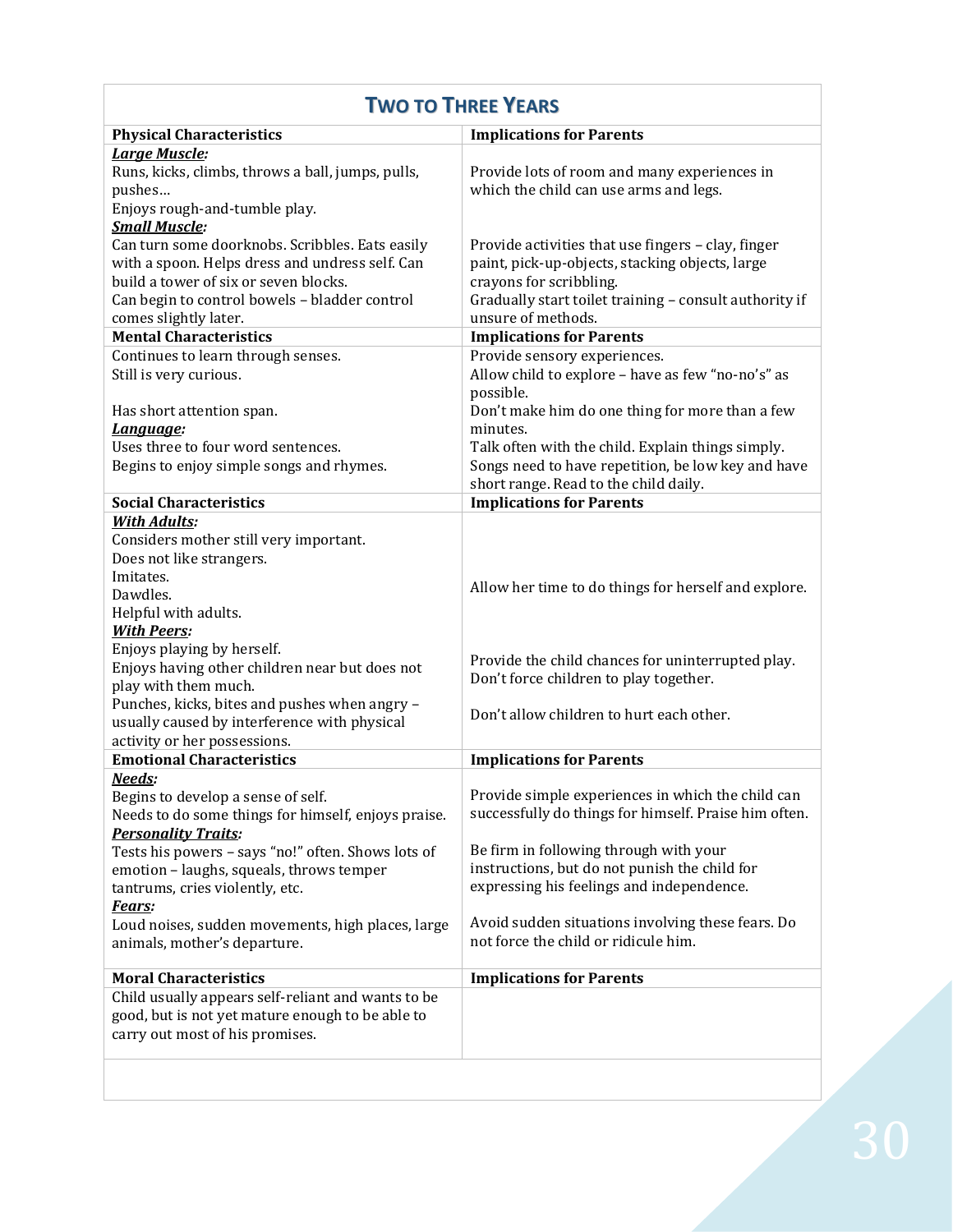| <b>THREE TO FOUR YEARS</b>                                                                              |                                                                                                  |
|---------------------------------------------------------------------------------------------------------|--------------------------------------------------------------------------------------------------|
| <b>Physical Characteristics</b>                                                                         | <b>Implications for Parents</b>                                                                  |
| Large Muscle:                                                                                           |                                                                                                  |
| Runs easily, jumps. Begins to climb ladders. Can                                                        | Carefully supervise opportunities for large muscle                                               |
| start to ride tricycles. Tries anything. Is very active.                                                | activity. Set limits for distances. Child tends to                                               |
| <b>Small Muscle:</b>                                                                                    | wander too far.                                                                                  |
| Dresses herself fairly well - cannot tie shoes.                                                         | Provide opportunities for child to practice small                                                |
| Can feed herself with spoon or fork. Scribbles in                                                       | muscle skills. These activities strengthen and                                                   |
| circles.                                                                                                | coordinate small muscles.                                                                        |
| Likes to play with mud, sand, finger paints, etc.                                                       |                                                                                                  |
| Can begin to put together simple puzzles and                                                            | Name all body parts without judgment, and answer                                                 |
| construction toys.                                                                                      | questions about body functions simply and                                                        |
| Takes care of toilet needs more independently -                                                         | honestly.                                                                                        |
| can stay dry all day but may not stay dry all night.                                                    |                                                                                                  |
| Sex:                                                                                                    |                                                                                                  |
| Becomes interested in his body and how it works.                                                        |                                                                                                  |
| <b>Mental Characteristics</b>                                                                           | <b>Implications for Parents</b>                                                                  |
| Continues to learn through senses.                                                                      | Provide sensory experiences.                                                                     |
| Still is very curious.                                                                                  | Allow child to explore - have as few "no-no's" as                                                |
|                                                                                                         | possible.                                                                                        |
| Has short attention span.                                                                               | Don't make him do one thing for more than a few                                                  |
|                                                                                                         | minutes.                                                                                         |
| Language:                                                                                               |                                                                                                  |
| Uses three to four word sentences.                                                                      | Talk often with the child. Explain things simply.                                                |
| Enjoys simple songs and rhymes.                                                                         | Songs need to have repetition, be low key and have                                               |
|                                                                                                         | short range. Read to the child daily.                                                            |
| <b>Social Characteristics</b>                                                                           | <b>Implications for Parents</b>                                                                  |
| <b>With Adults:</b>                                                                                     |                                                                                                  |
| Can leave mother for short periods of time,                                                             | At the start of sex-role development, she will act in                                            |
| although she is still important. Begins to notice                                                       | ways she sees you act $-$ so do what you want the                                                |
| differences in the way men and women act.                                                               | child to do.                                                                                     |
| Imitates adults.                                                                                        |                                                                                                  |
| <b>With Peers:</b>                                                                                      |                                                                                                  |
| Starts to be more interested in others, begins group<br>play - likes company. Is not ready for games or | Provide enough materials so that several children                                                |
|                                                                                                         | can use them together. Help the child learn socially                                             |
| competition - prefers loosely organized group.                                                          | acceptable ways of dealing with others.<br><b>Implications for Parents</b>                       |
| <b>Emotional Characteristics</b>                                                                        |                                                                                                  |
| Is anxious to please adults and dependent on                                                            | Give your approval through facial expressions,                                                   |
| other's approval, love and praise.                                                                      | gestures and verbal responses. Avoid negative<br>remarks about the child. Emphasize the family's |
|                                                                                                         | love for the child.                                                                              |
| May strike out emotionally at situations or persons                                                     | Offer love, understanding and patience. Name                                                     |
| when he has troublesome feelings.                                                                       | child's emotion to help her understand and express                                               |
|                                                                                                         | her own emotions.                                                                                |
| Is sensitive to the feelings of other people toward                                                     | Express and show love for her and confidence in                                                  |
| himself.                                                                                                | her.                                                                                             |
| Is developing some independence and self-reliance.                                                      | Encourage her to do things for herself.                                                          |
| May have fear of unusual people, the dark, animals.                                                     | Don't force the child to participate in frightening                                              |
|                                                                                                         | activities. Don't ridicule.                                                                      |
| <b>Moral Characteristics</b>                                                                            | <b>Implications for Parents</b>                                                                  |
| Begins to know right from wrong.                                                                        | Provide clear limits - enforce them consistently but                                             |
| Finds other's opinions of him are important.                                                            | not harshly.                                                                                     |
| Increased self-control and less aggression. Uses                                                        |                                                                                                  |
| verbal threats.                                                                                         | Praise the child whenever you honestly can.                                                      |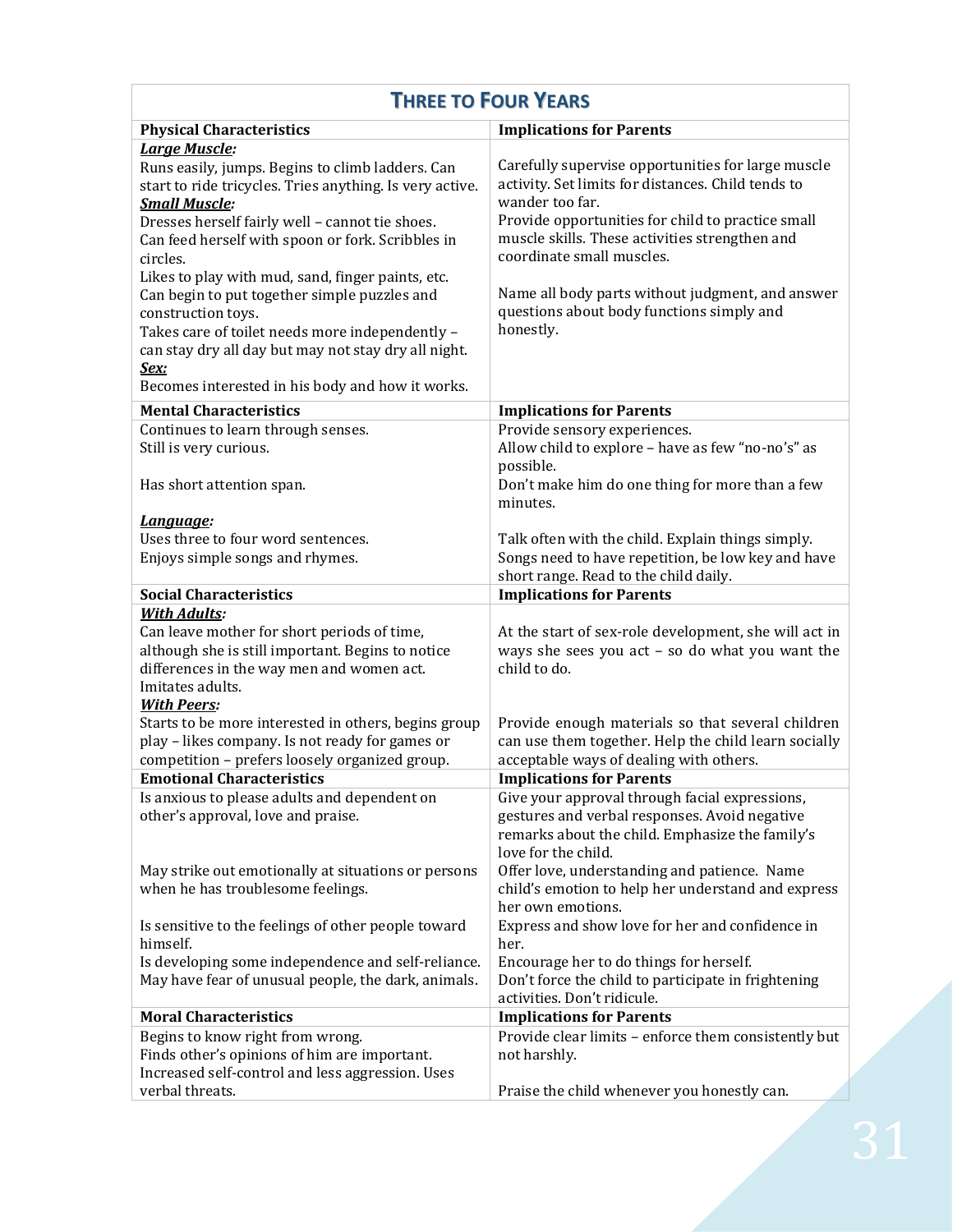| <b>FOUR TO FIVE YEARS</b>                                                                                                 |                                                                                                                                          |
|---------------------------------------------------------------------------------------------------------------------------|------------------------------------------------------------------------------------------------------------------------------------------|
| <b>Physical Characteristics</b>                                                                                           | <b>Implications for Parents</b>                                                                                                          |
| Is very active - constantly on the go. Is sometimes<br>physically aggressive.                                             | Provide plenty of play space both indoors and out.                                                                                       |
| Has rapid muscle growth. Would rather talk or plan<br>than eat.                                                           | Provide for rest - he will fatigue easily. Child needs<br>ample protein in diet. Introduce new, healthy<br>foods.                        |
| <b>Mental Characteristics</b>                                                                                             | <b>Implications for Parents</b>                                                                                                          |
| Has large vocabulary - 1,500 to 2,000 words. Has<br>strong interest in language; fascinated by words<br>and silly sounds. | Provide interesting words, stories. Play word<br>games.                                                                                  |
| Likes to shock adults with bathroom language.<br>Has insatiable curiosity. Asks numerous questions<br>- incessant talker. | Ignore bad language.<br>Answer questions patiently.                                                                                      |
| Can reason a little, but still has many<br>misconceptions.                                                                | Provide experiences that will expand his reasoning<br>ability such as riddles and guessing games. Be alert<br>to clarify misconceptions. |
| <b>Social Characteristics</b>                                                                                             | <b>Implications for Parents</b>                                                                                                          |
| Wants to play with others. Relationships are often<br>stormy. Has tendency to exclude some from the<br>group.             | Send her to a good nursery school or play group if<br>possible.                                                                          |
| Likes to imitate adult activities. Good imagination -<br>loves to pretend.                                                | Provide props for dramatic play.                                                                                                         |
| Relies less on physical aggression.                                                                                       | Help her learn positive social behavior without<br>pushing or scolding.                                                                  |
| Is learning to share, accept rules and take turns.                                                                        | Expect her to take simple responsibilities and<br>follow simple rules, such as taking turns.                                             |
| <b>Emotional Characteristics</b>                                                                                          | <b>Implications for Parents</b>                                                                                                          |
| Exhibits a great amount of demanding, threatening,<br>name-calling.                                                       | Keep a sense of humor.                                                                                                                   |
| Often bossy, belligerent. Goes to extremes - bossy,<br>then shy. Frequently whines, cries and complains.                  | Provide outlets for emotional expression through<br>talking, physical activity or creative media.                                        |
| Often tests people to see who he can control.<br>Is boastful, especially about self and family.                           | Establish limits and adhere to them.<br>Provide opportunities for talking about self and                                                 |
| Has growing confidence in self and world.<br>Begins to develop some feeling of insecurity.                                | family.<br>Strengthen his positive self concept by pointing out<br>the things he can do for himself.                                     |
| <b>Moral Characteristics</b>                                                                                              | Assure him of your love and his birthparent's love.<br><b>Implications for Parents</b>                                                   |
| Is becoming aware of right and wrong; usually has<br>the desire to do right. May blame others for his<br>wrongdoings.     | Help him learn to be responsible for his own<br>actions and behavior and teach him the importance<br>of making right choices.            |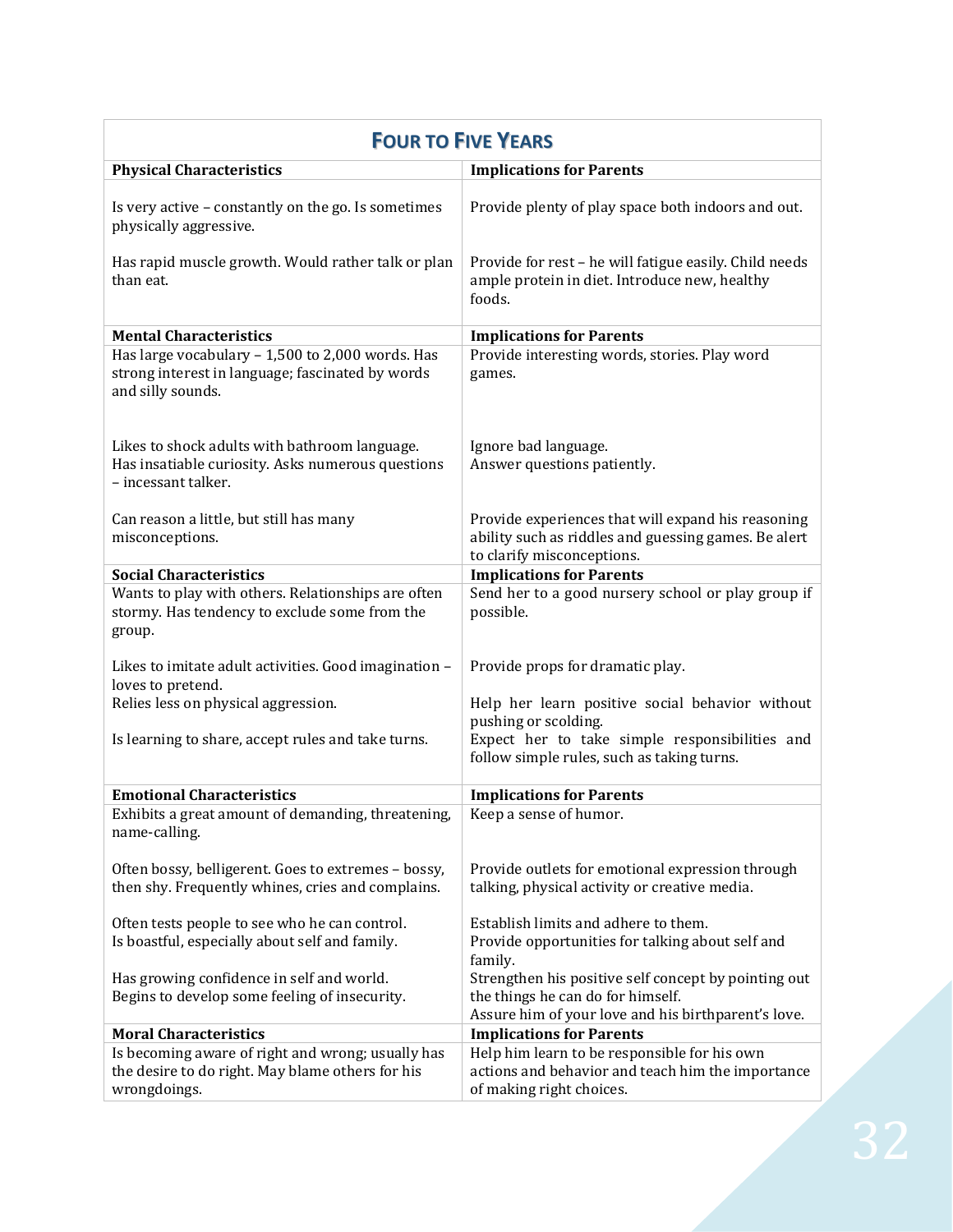| <b>FIVE TO SIX YEARS</b>                               |                                                       |
|--------------------------------------------------------|-------------------------------------------------------|
| <b>Physical Characteristics</b>                        | <b>Implications for Parents</b>                       |
| Can dress and undress herself.                         | Don't try to teach the child skills that require      |
| Has tendency to be farsighted - may cause hand         | continued eye coordination such as reading.           |
| and eye coordination problems.                         |                                                       |
| Prefers use of one hand or other.                      | Don't force child to change preferred hand.           |
| Toileting:                                             |                                                       |
| Is able to care for own toilet needs independently.    |                                                       |
| Sex:                                                   |                                                       |
| Knows differences in sexes - interest lessening:       |                                                       |
| more modesty, less bathroom play.                      |                                                       |
| Eating:                                                |                                                       |
| Has a bigger appetite.                                 | Offer appealing variety of foods without force.       |
| May have stomach-aches or vomiting when asked          |                                                       |
| to eat disliked foods.                                 | She's more sensitive to spicy foods than adults.      |
| Prefers plain meals but accepts more food choices.     |                                                       |
| <b>Mental Characteristics</b>                          | <b>Implications for Parents</b>                       |
| Language:                                              |                                                       |
| May stutter if tired or nervous.                       | Don't emphasize - it's only temporary.                |
| Tries only what she can accomplish.                    | This is a good age to begin group experiences on a    |
| Will follow instructions and accepts supervision.      | half-day basis.                                       |
| Knows colors, numbers, etc.                            |                                                       |
| Can identify penny, nickel, dime, etc.                 |                                                       |
| May be able to print a few letters.                    |                                                       |
| <b>Social Characteristics</b>                          | <b>Implications for Parents</b>                       |
| <b>With Adults:</b>                                    | Avoid leaving until child is prepared - he needs      |
| May fear mother won't return for him - mother is       | mother's reassurance of return.                       |
| the center of his world. Copies adults. Likes praise.  |                                                       |
| <b>With Peers:</b>                                     |                                                       |
| Plays with both boys and girls.                        |                                                       |
| Is calm, friendly and not too demanding in             |                                                       |
| relations with others. Can play with one child or a    |                                                       |
| group of children.                                     |                                                       |
| Likes conversation during meals.                       |                                                       |
| If she doesn't like school, she may develop nausea     | Encourage child to find activities at school she      |
| and vomiting.                                          | enjoys: offer comfort; provide secure, non-critical   |
| Is experiencing an age of conformity, is critical of   | environment.                                          |
| those who do not conform.                              | Help child learn the value of individual differences. |
| <b>Emotional Characteristics</b>                       | <b>Implications for Parents</b>                       |
| In general, is reliable and well adjusted.             | Increases in temporary nervous habits are normal.     |
| Though not a fearful age, may show some fear of        | Try not to appear overly concerned. Deal with the     |
| dark, failing, dogs or bodily harm.                    | cause of tension rather than the habits it creates.   |
| If tired, nervous or upset, may develop tension        | Offer distractions. Child may need resting times.     |
| outlets of nail biting; eye blinking, throat clearing, |                                                       |
| sniffling or nose twitching. May still suck thumb.     | Show your love.                                       |
| Is concerned with pleasing adults and easily           |                                                       |
| embarrassed.                                           | Be sensitive to things that embarrass her.            |
| <b>Moral Characteristics</b>                           | <b>Implications for Parents</b>                       |
| Is interested in being good. May tell untruths or      | Help her know right and wrong. Do not be shocked      |
| blame others for wrong doings because of intense       | if she tells an untruth; help her to learn to accept  |
| desire to please and do right. Is aware of right and   | responsibility for own actions. Teach appropriate     |
| wrong.                                                 | behaviors and attitudes for daily living.             |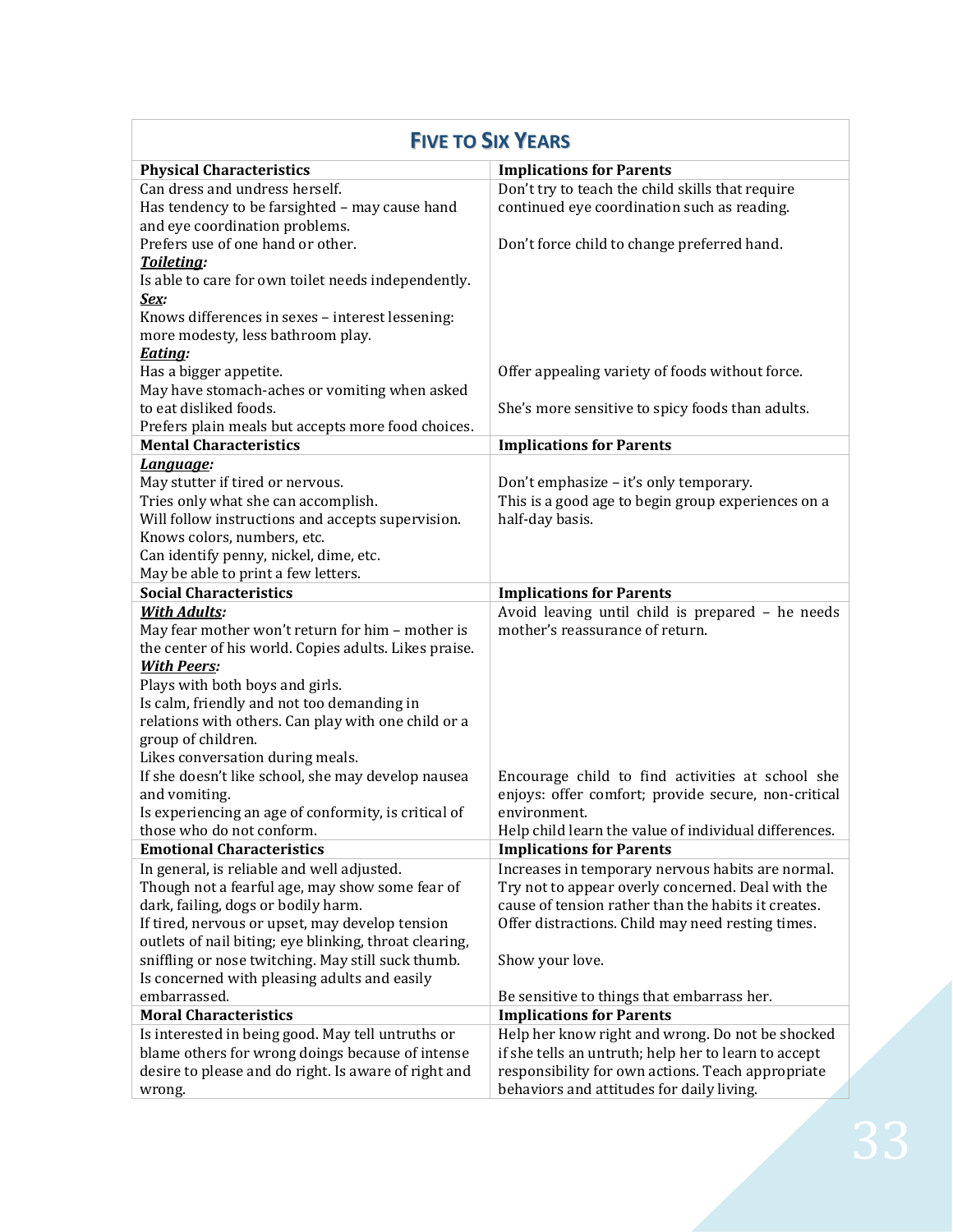| <b>SIX TO SEVEN YEARS</b>                                                                                                                                                                                                                                                                                                                                                                                                                                                                                                                                                                                                                                                                                                                                             |                                                                                                                                                                                                                                                                                                                                                                                                                                                                |
|-----------------------------------------------------------------------------------------------------------------------------------------------------------------------------------------------------------------------------------------------------------------------------------------------------------------------------------------------------------------------------------------------------------------------------------------------------------------------------------------------------------------------------------------------------------------------------------------------------------------------------------------------------------------------------------------------------------------------------------------------------------------------|----------------------------------------------------------------------------------------------------------------------------------------------------------------------------------------------------------------------------------------------------------------------------------------------------------------------------------------------------------------------------------------------------------------------------------------------------------------|
| <b>Physical Characteristics</b>                                                                                                                                                                                                                                                                                                                                                                                                                                                                                                                                                                                                                                                                                                                                       | <b>Implications for Parents</b>                                                                                                                                                                                                                                                                                                                                                                                                                                |
| Is vigorous, full of energy; has general restlessness.<br>Is clumsy; poor coordination. Is in the "ugly<br>duckling" stage.<br>Toileting: Rarely has accidents - may occur when<br>emotionally upset or overexcited.<br>Sex: Shows marked awareness of sexual<br>differences, investigate each other. Engages in sex<br>play and show. May play "doctor" and "hospital".<br>Begins to suppress masturbation.<br><b>Eating:</b> Shows unpredictable preferences and<br>strong refusals. Often develops passion for peanut<br>butter. Uses fingers to eat; talks with mouth full.<br>Develops more colds, sore throats and other<br>diseases. Should have been inoculated for chicken<br>pox, measles, whooping cough, diphtheria, German<br>measles, mumps.            | Accept accidents calmly - child is apt to be<br>embarrassed.<br>The child will accept idea that a baby grows in the<br>womb.<br>There are attempts to gather information.<br>This is usually just curiosity.<br>Child needs honest, simple answers, given in a calm<br>manner.                                                                                                                                                                                 |
| <b>Mental Characteristics</b>                                                                                                                                                                                                                                                                                                                                                                                                                                                                                                                                                                                                                                                                                                                                         | <b>Implications for Parents</b>                                                                                                                                                                                                                                                                                                                                                                                                                                |
| <b>Language:</b> May develop stuttering when under<br>stress. Wants all of everything - finds it difficult to<br>make choices.<br>Begins to have organized, continuous memories.<br>Can read and write.<br><b>Social Characteristics</b><br>With Adults: Blames mother for anything that goes<br>wrong. Identifies more strongly with father.<br>Doesn't like being kissed in public.<br>Expands outside the family. Considers teacher<br>important.<br><b>With Peers:</b> Friendships are unstable. Is<br>sometimes unkind to peers. Gives negative<br>responses often. Is a tattle-tale. Must be a winner -<br>changes rules to fit own needs.<br>Has no group loyalty.<br>In school, may develop problems if over-placed;<br>can't keep mind on work; fools around | Remember symptoms are temporary - may<br>disappear of own accord.<br>Do not offer excessive choices, but provide<br>opportunities for making decisions.<br><b>Implications for Parents</b><br>Help the child to see that adults care about him, but<br>do not attempt to replace parents.<br>Needs guidance in making and keeping friends.<br>Needs help learning to be a graceful loser.                                                                      |
| <b>Eating:</b> When eating, makes meals difficult because<br>of perpetual activity. Feels pressure, so breakfast<br>is the most difficult meal. Not a good meal finisher.                                                                                                                                                                                                                                                                                                                                                                                                                                                                                                                                                                                             | Allow extra time for morning meals.                                                                                                                                                                                                                                                                                                                                                                                                                            |
| <b>Emotional Characteristics</b>                                                                                                                                                                                                                                                                                                                                                                                                                                                                                                                                                                                                                                                                                                                                      | <b>Implications for Parents</b>                                                                                                                                                                                                                                                                                                                                                                                                                                |
| Feels insecure as a result of drive toward<br>independence. Difficulty accepting criticism, blame,<br>punishment. Is the center of his own world.<br>Generally is rigid, negative, demanding,<br>inadaptable, slow to respond; tantrums reappear. If<br>no winner often makes accusations of cheating.<br><b>Moral Characteristics</b><br>Is very concerned with good and bad behavior,<br>particularly as it affects family and friends.                                                                                                                                                                                                                                                                                                                             | Give time, leeway, more chances. Be patient and<br>understanding. Support drive for his independence<br>by providing opportunities to do things for himself.<br>Set reasonable limits, offer explanations of limits,<br>and help the child keep within the limits. Be<br>consistent. Avoid games that designate a winner.<br><b>Implications for Parents</b><br>Teach the child to be concerned and responsible<br>for her own behavior and how to improve it. |
| Sometimes blames others for wrongdoings.                                                                                                                                                                                                                                                                                                                                                                                                                                                                                                                                                                                                                                                                                                                              | Assure her that everyone makes mistakes. Teach<br>simple repentance.                                                                                                                                                                                                                                                                                                                                                                                           |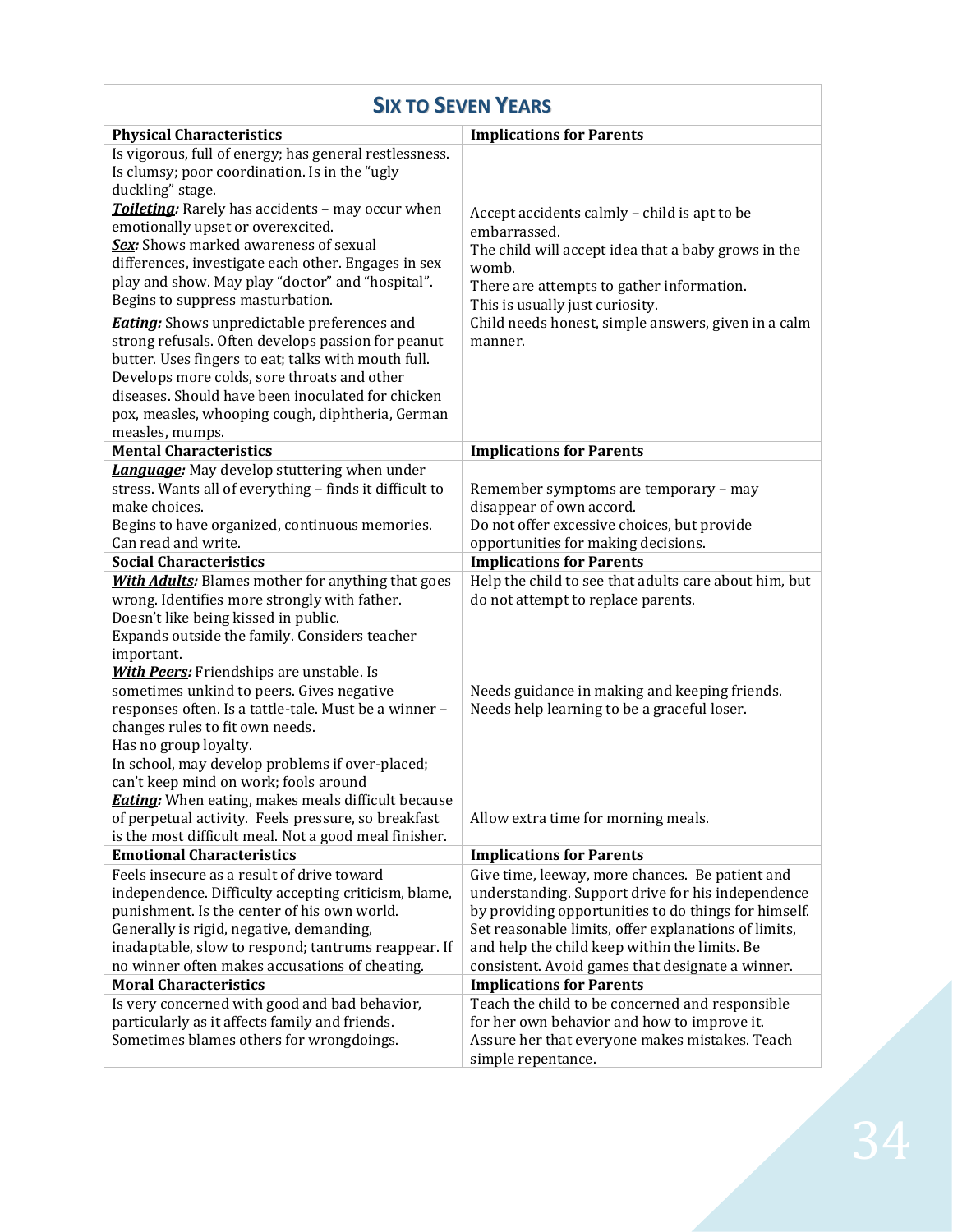## **SEVEN TO EIGHT YEARS**

| <b>Physical Characteristics</b>                         | <b>Implications for Parents</b>                        |
|---------------------------------------------------------|--------------------------------------------------------|
| <b>Large Muscle:</b> Drives himself until exhausted.    | Distract child before he gets to the point of          |
| <b>Small Muscle:</b> May have permanent pout on face.   | complete exhaustion.                                   |
| Experiences minor accidents.                            | She now has well-established hand-eye                  |
| Loves pencils instead of crayons.                       | coordination.                                          |
| Sex: Is less interested in sex - drop in sex play and   |                                                        |
| experimentations. Can be very excited about new         |                                                        |
| babies in the family.                                   |                                                        |
| <b>Eating:</b> Shows less of an appetite.               |                                                        |
| In General: Experiences fewer illnesses, but may        | Be patient with annoyances and do not draw             |
| have colds of a long duration. May develop nervous      | attention to the awkwardness.                          |
| habits or assume awkward positions.                     |                                                        |
| <b>Mental Characteristics</b>                           | <b>Implications for Parents</b>                        |
| Is eager for learning. Uses reflective, serious         | Ask many thought-provoking questions. Stimulate        |
| thinking. Thoughts beginning to be based on logic       | her thinking with open-ended stories, riddles,         |
| and he can solve more complex problems.                 | thinking games, discussions, etc. Give many            |
| Attention span is good.                                 | opportunities for decision making and selecting        |
| Enjoys hobbies and skills. Likes to collect things,     | what he would do in a particular situation             |
| tell about things he has worked on, such as             | Encourage the pursuit of hobbies and interests.        |
| projects, writing and drawings.                         | Most stories and situations should deal with           |
| Favors reality.                                         | reality.                                               |
| Likes to be challenged, to work hard and to take        | Give challenges that are right for her ability level;  |
| time completing a task.                                 | allow plenty of time to accomplish a task.             |
| <b>Social Characteristics</b>                           | <b>Implications for Parents</b>                        |
| <b>With Adults:</b> Will avoid and withdraw. Has strong | Show understanding and concern.                        |
| response to teacher - may complain teacher is           |                                                        |
| unfair or mean. Likes more responsibility and           | Assign responsibility and tasks that she can carry     |
| independence.                                           | out and then praise her for her efforts and            |
| Is often concerned that he will not do well.            | accomplishment. Help her assume responsibility         |
| <b>With Peers:</b> Participates in loosely-organized    | for wrong doing.                                       |
| group play; concerned with herself and how other        |                                                        |
| people treat her. May fight or battle out problems.     |                                                        |
| Starts division of sexes (girls play with girls/boys    | Provide peace and quiet.                               |
| with boys).                                             |                                                        |
|                                                         | Attempt to prevent conflicts before they get to the    |
| School: May fear being late; has trouble on the         | fighting stage.                                        |
| playground; "kids are cheating" or "teacher picks       | Help child see her interactions realistically.         |
| on me" often expressed.                                 |                                                        |
| <b>Emotional Characteristics</b>                        | <b>Implications for Parents</b>                        |
| Complains a lot: "nobody likes me," or "I'm going to    | He needs reasonable sympathy.                          |
| run away." May not respond promptly or hear             | He may need reminding and checking.                    |
| directions - may forget. Easily distracted.             | She needs personal support and reassurance.            |
| May stay on the edge of the scene in an attempt to      | Continue to help the child develop social skills.      |
| build a sense of self through observation. Is           | Build her confidence: Instead of criticizing, look for |
| attempting to control nervous habits, but blinking,     | opportunities to give approval and affection.          |
| scowling, headaches and dizziness disappear.            | Accept her need for peer approval and her need to      |
| Experiences visual fears - night, scary places.         | belong. Offer love, patience and sensitivity. Let her  |
| Dislikes criticism, eager for peer approval.            | know she has progressed and continue to                |
| More sensitive to his own and others' feelings. Is      | encourage her. Encourage her and give her self-        |
| often self-critical and a perfectionist. Is often       | confidence. Accept moods and aloofness.                |
| dreamy, absorbed and withdrawn. More inhibited          | Encourage her to express herself and to turn her       |
| and cautious. Is less impulsive and self-centered.      | interests to others.                                   |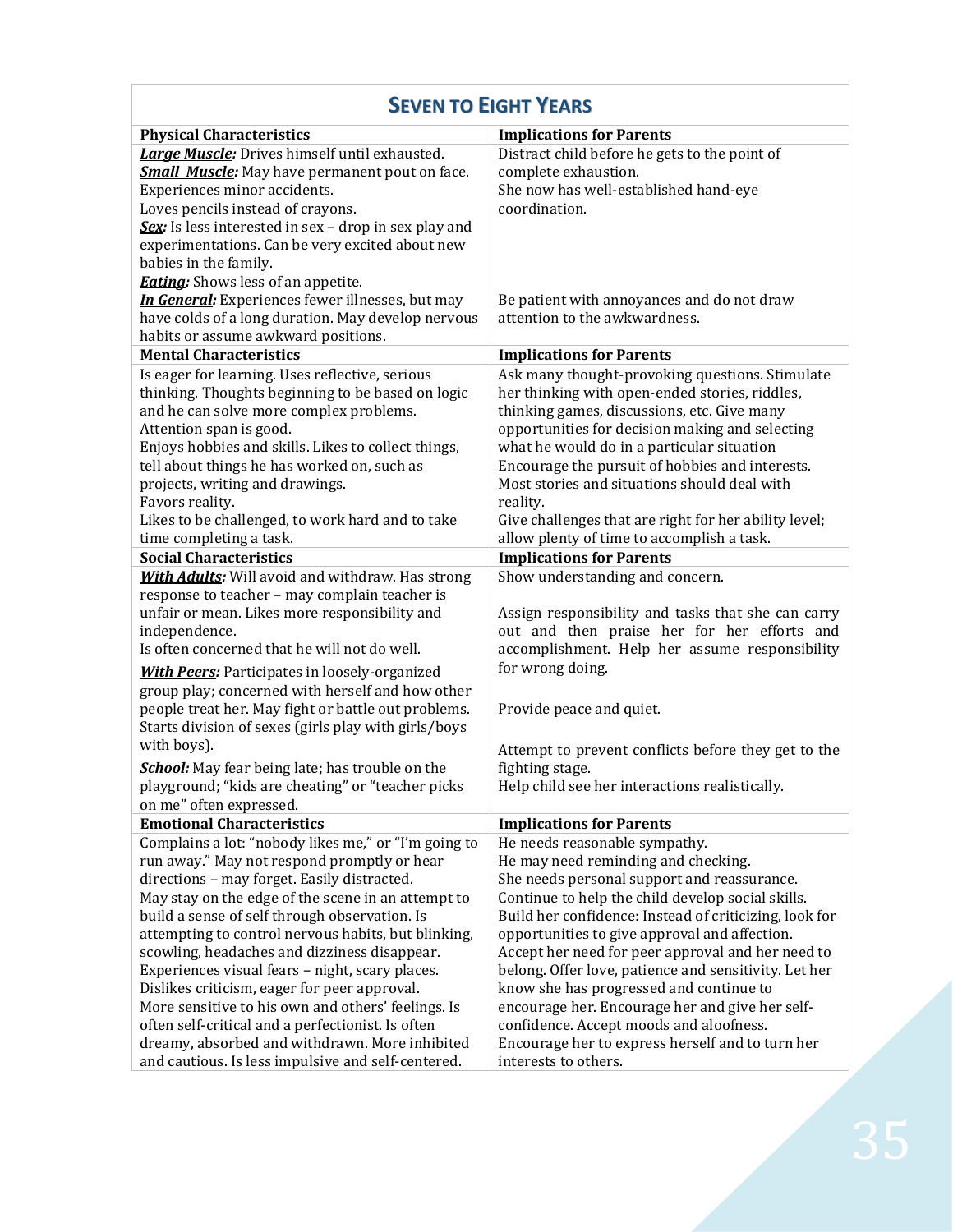| <b>EIGHT TO NINE YEARS</b>                            |                                                                     |
|-------------------------------------------------------|---------------------------------------------------------------------|
| <b>Physical Characteristics</b>                       | <b>Implications for Parents</b>                                     |
| Is busy, active, speedy, has frequent accidents.      |                                                                     |
| Makes faces.                                          |                                                                     |
| Toileting: May need to urinate in connection with     |                                                                     |
| disagreeable tasks.                                   |                                                                     |
| Sex: May handle genitals if worried. Tells dirty      | Continue to be available to answer questions.                       |
| jokes - laughs, giggles. May peep at each other and   |                                                                     |
| parents. Wants more exact information about           |                                                                     |
| pregnancy and birth. May question father's parts.     |                                                                     |
| <b>Eating:</b> Has good appetite; wolfs down food.    |                                                                     |
| Belches spontaneously. May accept new foods.          |                                                                     |
| In General: Has improved health with a few short      |                                                                     |
| illnesses.                                            |                                                                     |
| <b>Mental Characteristics</b>                         | <b>Implications for Parents</b>                                     |
| Wants to know the reason for things.                  | Direct child towards attempting what she can                        |
| Often overestimates her own ability.                  | accomplish, but still provide a challenge.                          |
| Often cries upon failing - "I never get anything      | Stress what the child has learned, not her end<br>product.          |
| right!"<br><b>Social Characteristics</b>              |                                                                     |
| <b>With Adults:</b> Demands close understanding with  | <b>Implications for Parents</b>                                     |
| mother.                                               |                                                                     |
| <b>With Peers:</b> Makes new friends easily; works at | Provide the opportunity for peer interaction not                    |
| establishing good two-way relationships. Enjoys       | only on a personal level, but also on a group and                   |
| school, doesn't like to miss school and tends to talk | club basis.                                                         |
| more about school. Develops close friends of own      |                                                                     |
| sex - separation of the sexes. Consider clubs and     |                                                                     |
| groups important.                                     |                                                                     |
| <b>Eating</b> : Is not as interested in family table  | Offer simple explanation for the killing of animals                 |
| conversation; will want to finish meal so he can go   | for food - remain understanding of her feelings.                    |
| about his own business. May become sensitive to       |                                                                     |
| killing of animals for food.                          |                                                                     |
| <b>Emotional Characteristics</b>                      | <b>Implications for Parents</b>                                     |
| Has more "secrets". May be excessive in self-         | Needs a locked box or drawer.                                       |
| criticism - tends to dramatize everything; is very    | Praise; do not criticize. Encourage efforts and let                 |
| sensitive.                                            | her know you see her progress. Teach that others                    |
| Has fewer and more reasonable fears; may have         | also make mistakes.                                                 |
| some earlier tension patterns but will be less        |                                                                     |
| persistent. May argue and resist requests and         | Keep instructions simple and avoid unnecessary                      |
| instructions but will obey eventually.                | urging in order to avoid the "I already know"                       |
| Could want immediate (cash) reward.                   | responses.                                                          |
| Is usually affectionate, helpful, cheerful, outgoing  | Guide her toward overcoming negative emotions                       |
| and curious; but can also be rude, selfish, bossy and | and developing positive ways of showing interest<br>and enthusiasm. |
| demanding - variable.                                 | Let her enjoy humor when appropriate and be                         |
| Is sometimes giggly and silly.                        | patient with the giggling.                                          |
| <b>Moral Characteristics</b>                          | <b>Implications for Parents</b>                                     |
| May experience guilt and shame.                       | Do not compare one child to another. Praise and                     |
|                                                       | build self confidence.                                              |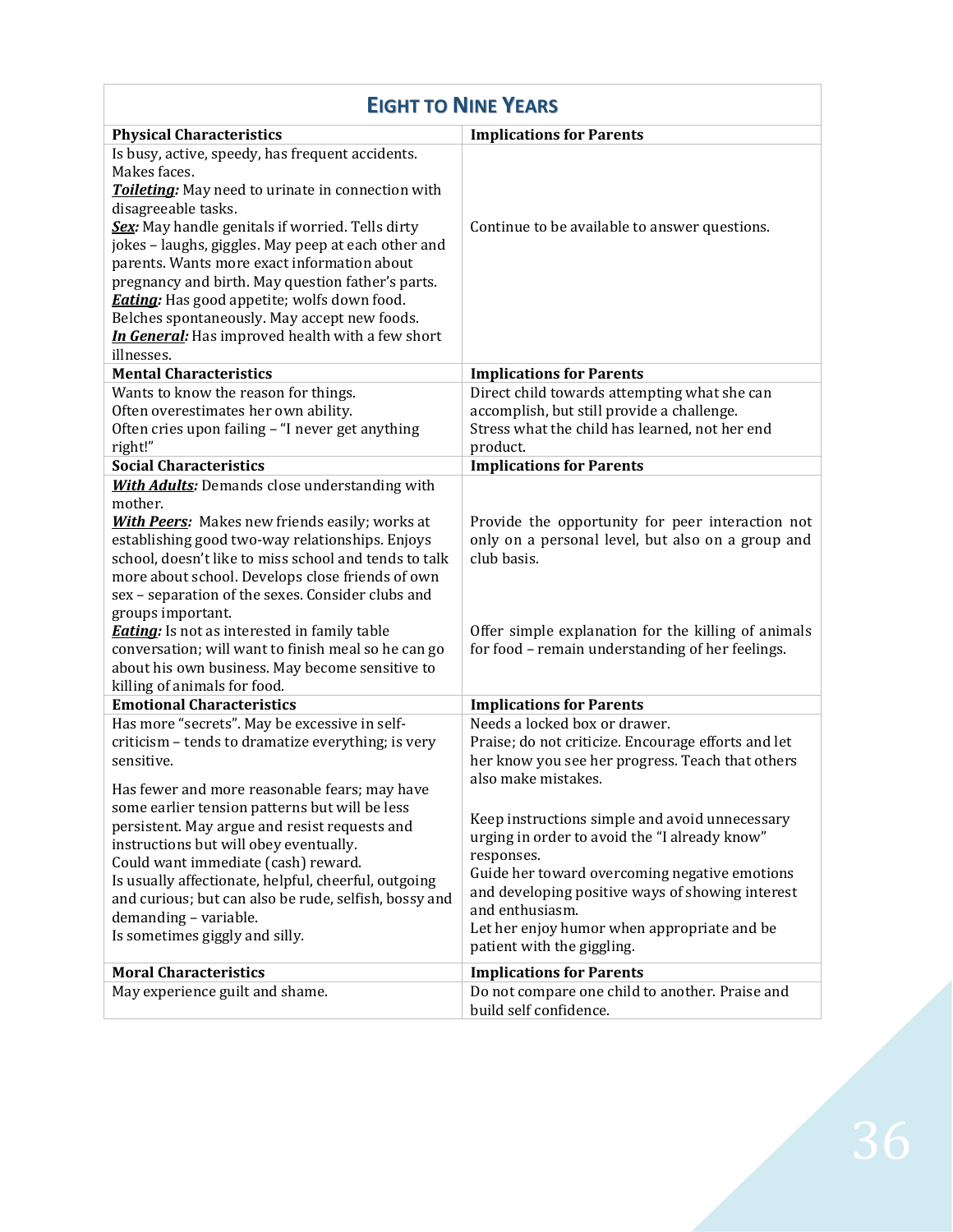| <b>NINE TO TEN YEARS</b>                                                         |                                                                                         |
|----------------------------------------------------------------------------------|-----------------------------------------------------------------------------------------|
| <b>Physical Characteristics</b>                                                  | <b>Implications for Parents</b>                                                         |
| Active, rough and tumble play is normal, especially                              | Provide many activities to sustain interest. Include                                    |
| for boys. Great interest in team games.                                          | team games.                                                                             |
| Has good body control. Is interested in developing<br>strength, skill and speed. | Give opportunities for developing skills, such as<br>handicrafts and active games.      |
| Likes more complicated crafts and shop work.                                     | Include many activities in which he uses his hands                                      |
|                                                                                  | and has an opportunity to use small muscle skills.                                      |
| Girls are beginning to develop faster than boys.                                 | Do not compare boys to girls or force them to                                           |
|                                                                                  | interact.                                                                               |
| <b>Mental Characteristics</b>                                                    | <b>Implications for Parents</b>                                                         |
| Has definite interests and lively curiosity; seeks                               | Give specific information and facts and support the                                     |
| facts.<br>Capable of prolonged interest.                                         | child's interests.<br>Do not give all the answers; allow time to think,                 |
| Can do more abstract thinking and reasoning on                                   | mediate and discuss.                                                                    |
| his own.                                                                         | Respect and be aware of the individual differences                                      |
| Likes to memorize.                                                               | when making assignments and delegating                                                  |
| Individual differences become more marked.                                       | responsibilities.                                                                       |
| Likes reading, writing and using books and                                       | Provide opportunities for reading, writing and                                          |
| references.                                                                      | checking references; however, do not tire the child.                                    |
| Likes to collect things.                                                         | Help with hobbies.                                                                      |
| <b>Social Characteristics</b>                                                    | <b>Implications for Parents</b>                                                         |
| Boys and girls differ in personalities,                                          | Accept natural separation of boys and girls.                                            |
| characteristics and interests. The child is very                                 | Recognize and support the need they have of                                             |
| group and club oriented, but prefers socializing<br>with the same sex.           | acceptance from the peer group.                                                         |
|                                                                                  |                                                                                         |
| Sometimes silly within the group.                                                |                                                                                         |
| Boys, especially, begin to test and exercise a great                             | Be warm, but firm. Establish and enforce                                                |
| deal of independence.                                                            | reasonable limits.                                                                      |
| Friends and activities absorb her. Likes group                                   | Encourage friendships and help children who may<br>have few or no friends.              |
| adventures and cooperative play.<br><b>Emotional Characteristics</b>             | <b>Implications for Parents</b>                                                         |
| Worries.                                                                         | Use positive guidance; let her know you accept her,                                     |
| May have some behavior problems, especially if he                                | even though you do not approve of her behavior.                                         |
| is not accepted by others.                                                       | Provide many experiences for exercising her                                             |
|                                                                                  | independence and dependability. Praise for these                                        |
| Is becoming very independent, dependable and                                     | positive characteristics.                                                               |
| trustworthy.                                                                     |                                                                                         |
| <b>Moral Characteristics</b><br>Is very conscious of being fair. Is highly       | <b>Implications for Parents</b><br>Be fair in dealings and relationships with her. Give |
| competitive.                                                                     | her opportunities for competing, but help her learn                                     |
| Argues over fairness.                                                            | to be a good loser.                                                                     |
|                                                                                  |                                                                                         |
| Has difficulty admitting that she behaved badly or                               |                                                                                         |
| has made a mistake; but is becoming more capable                                 | Do not ridicule her or tear her down for                                                |
| of accepting her own failures and mistakes and                                   | wrongdoings, but help her learn to take                                                 |
| takes responsibility for her actions.                                            | responsibility for her own behavior.                                                    |
| Is clearly acquiring a conscience.                                               |                                                                                         |
| Is well-aware of right and wrong; wants to do right,                             |                                                                                         |
| but sometimes overreacts or rebels against an                                    | Express your love and support for her often.                                            |
| overly-strict conscience.                                                        |                                                                                         |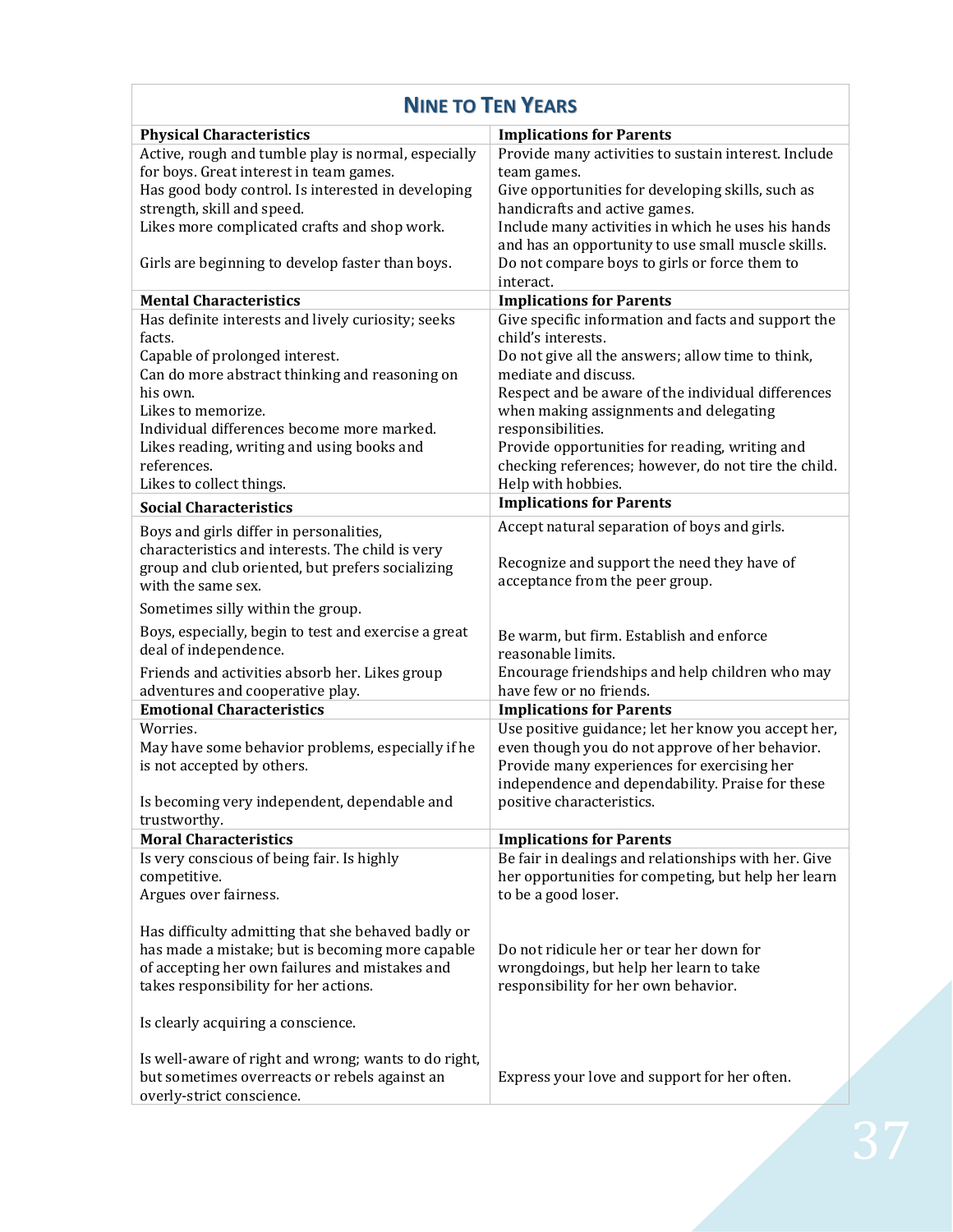| <b>TEN TO ELEVEN YEARS</b>                                                                                                                                                                                                                          |                                                                                        |
|-----------------------------------------------------------------------------------------------------------------------------------------------------------------------------------------------------------------------------------------------------|----------------------------------------------------------------------------------------|
| <b>Physical Characteristics</b>                                                                                                                                                                                                                     | <b>Implications for Parents</b>                                                        |
| Girls are concerned with style.<br>Girls - may begin rapid weight increase.<br>Boys - are more active and rough.<br>Demonstrates well-developed motor skills.                                                                                       | Help with nutrition.                                                                   |
| Has developed 14-16 permanent teeth.                                                                                                                                                                                                                |                                                                                        |
| <b>Mental Characteristics</b>                                                                                                                                                                                                                       | <b>Implications for Parents</b>                                                        |
| Is alert, poised.<br>Argues logically.                                                                                                                                                                                                              | Use reasoning.                                                                         |
| Begins to use fractions.<br>Likes to read.                                                                                                                                                                                                          | Provide books geared toward interests.                                                 |
| Has rather short interest span.<br>Begins to show talents.                                                                                                                                                                                          |                                                                                        |
| Concerned with facts.                                                                                                                                                                                                                               | Provide lessons for music, art or other interests.<br>Good time to discuss drug abuse. |
| <b>Social Characteristics</b>                                                                                                                                                                                                                       | <b>Implications for Parents</b>                                                        |
| May develop hero worship.<br>Shows affectionate behavior towards parents.<br>Finds mother all-important.<br>Is highly selective in friendship - may have one<br>best friend.<br>Has great pride in father.<br>Important to be "in" with peer group. | Spend time with child.                                                                 |
| <b>Emotional Characteristics</b>                                                                                                                                                                                                                    | <b>Implications for Parents</b>                                                        |
| Is casual and relaxed.<br>Likes privacy.                                                                                                                                                                                                            | Provide locked cupboard or box for "treasures" and                                     |
| Girls maturing faster than boys.                                                                                                                                                                                                                    | a "keep out" sign for door.                                                            |
| Seldom cries but may cry in anger.                                                                                                                                                                                                                  |                                                                                        |
| Not an angry age. Anger when it comes, is violent<br>and immediate.                                                                                                                                                                                 |                                                                                        |
| Main worry concerns school and relationships.                                                                                                                                                                                                       |                                                                                        |
| <b>Moral Characteristics</b>                                                                                                                                                                                                                        | <b>Implications for Parents</b>                                                        |
| Shows a strong sense of justice and a strict moral<br>code.                                                                                                                                                                                         |                                                                                        |
| More concerned with what is wrong then right.                                                                                                                                                                                                       |                                                                                        |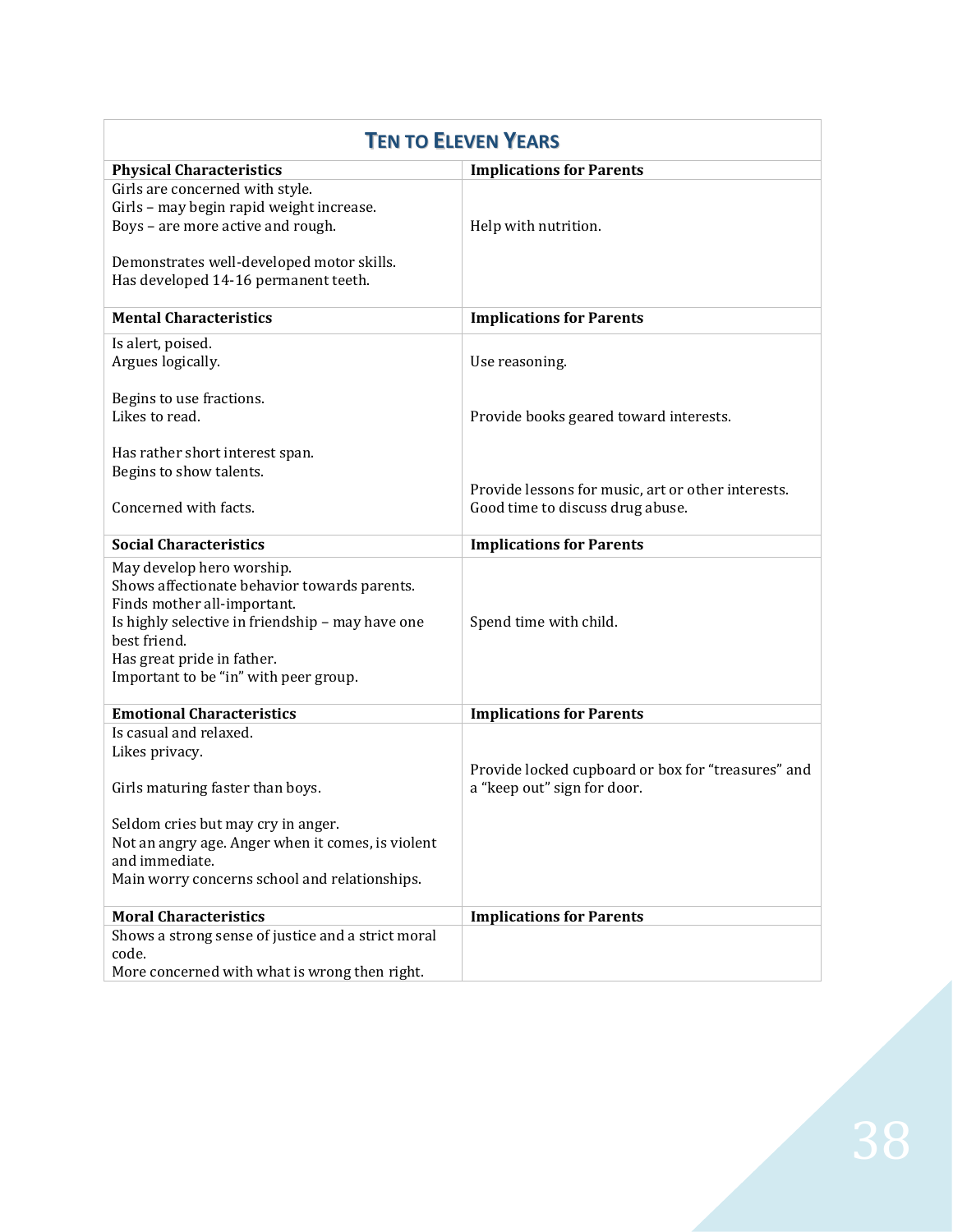| <b>ELEVEN TO TWELVE YEARS</b>                                                  |                                                                                             |
|--------------------------------------------------------------------------------|---------------------------------------------------------------------------------------------|
| <b>Physical Characteristics</b>                                                | <b>Implications for Parents</b>                                                             |
| Girls begin to show secondary sex characteristics.                             | Explain menstruation.                                                                       |
| Boys are ahead of girls in endurance.                                          | Let child take initiative. Rapid growth may mean<br>large appetite, but less energy.        |
| Shows increased awareness of body.<br>Shows increase in muscle growth.         |                                                                                             |
| May show self-consciousness about learning new<br>skills.                      |                                                                                             |
| <b>Mental Characteristics</b>                                                  | <b>Implications for Parents</b>                                                             |
| Challenges adult knowledge.                                                    |                                                                                             |
| Shows increased ability to use logic.                                          |                                                                                             |
| May have interest in earning money.                                            | This may be a good time for a paper route or other<br>job.                                  |
| Is critical of own artistic products.                                          |                                                                                             |
| Is interested in her world and community.                                      | The child may like to participate in community<br>drives.                                   |
| <b>Social Characteristics</b>                                                  | <b>Implications for Parents</b>                                                             |
| Is critical of adults - obnoxious to live with.                                |                                                                                             |
| May be quiet around strange adults.                                            |                                                                                             |
| Strives for unreasonable independence.                                         |                                                                                             |
| Shows intense interest in teams and organized,<br>competitive games.           | Provide for organized activities in sports or clubs.                                        |
| Considers membership in clubs important.                                       |                                                                                             |
| <b>Emotional Characteristics</b>                                               | <b>Implications for Parents</b>                                                             |
| Anger is very common.<br>Resents being told what to do.<br>Rebels at routines. | Allow the child to set the rules and help make<br>decisions about her own responsibilities. |
| Often is moody.                                                                |                                                                                             |
| Dramatizes and exaggerates his expressions -                                   |                                                                                             |
| "You are the worst mother in the world!"                                       |                                                                                             |
| Many fears, many worries, many tears.                                          | Be understanding.                                                                           |
| <b>Moral Characteristics</b>                                                   | <b>Implications for Parents</b>                                                             |
| Feels strong urge to conform to group morals.                                  |                                                                                             |